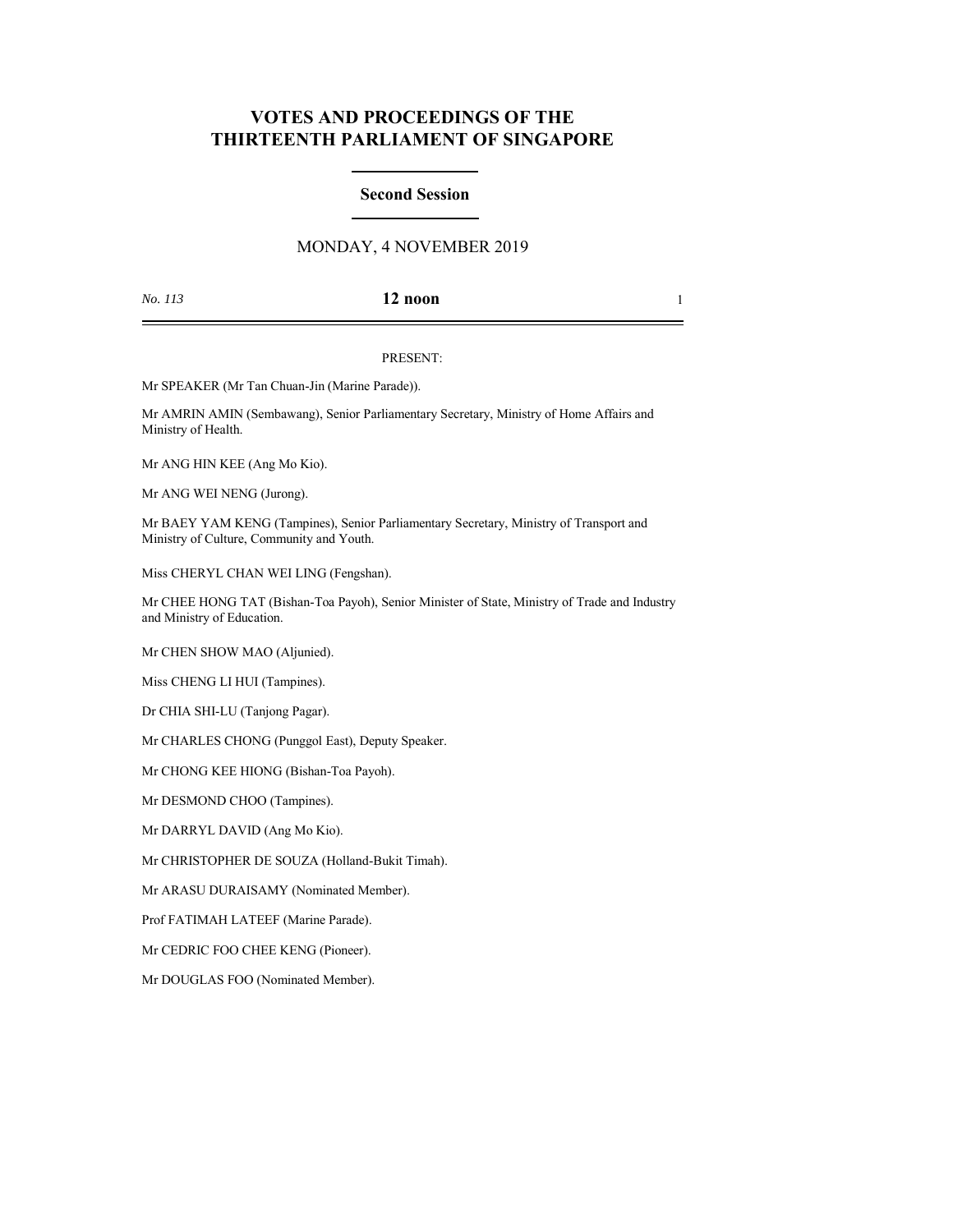Ms GRACE FU HAI YIEN (Yuhua), Minister for Culture, Community and Youth and Leader of the House.

Mr GAN KIM YONG (Chua Chu Kang), Minister for Health.

Mr GAN THIAM POH (Ang Mo Kio).

Mr GOH CHOK TONG (Marine Parade).

Assoc Prof DANIEL GOH PEI SIONG (Non-Constituency Member).

Mr HENG CHEE HOW (Jalan Besar), Senior Minister of State, Ministry of Defence.

Mr HENG SWEE KEAT (Tampines), Deputy Prime Minister and Minister for Finance.

Mr TERENCE HO WEE SAN (Nominated Member).

Ms INDRANEE RAJAH (Tanjong Pagar), Minister, Prime Minister's Office, Second Minister for Finance and Second Minister for Education.

Dr INTAN AZURA MOKHTAR (Ang Mo Kio).

Dr JANIL PUTHUCHEARY (Pasir Ris-Punggol), Senior Minister of State, Ministry of Transport and Ministry of Communications and Information and Government Whip.

Mr KHAW BOON WAN (Sembawang), Coordinating Minister for Infrastructure and Minister for Transport.

Dr AMY KHOR LEAN SUAN (Hong Kah North), Senior Minister of State, Ministry of the Environment and Water Resources and Ministry of Health.

Mr KWEK HIAN CHUAN HENRY (Nee Soon).

Dr LAM PIN MIN (Sengkang West), Senior Minister of State, Ministry of Health and Ministry of Transport.

Er Dr LEE BEE WAH (Nee Soon).

Mr DESMOND LEE (Jurong), Minister for Social and Family Development and Second Minister for National Development and Deputy Leader of the House.

Mr LEE YI SHYAN (East Coast).

Mr LIANG ENG HWA (Holland-Bukit Timah).

Mr LIM BIOW CHUAN (Mountbatten), Deputy Speaker.

Mr LIM HNG KIANG (West Coast).

Prof LIM SUN SUN (Nominated Member).

Mr LIM SWEE SAY (East Coast).

Ms SYLVIA LIM (Aljunied).

Dr LIM WEE KIAK (Sembawang).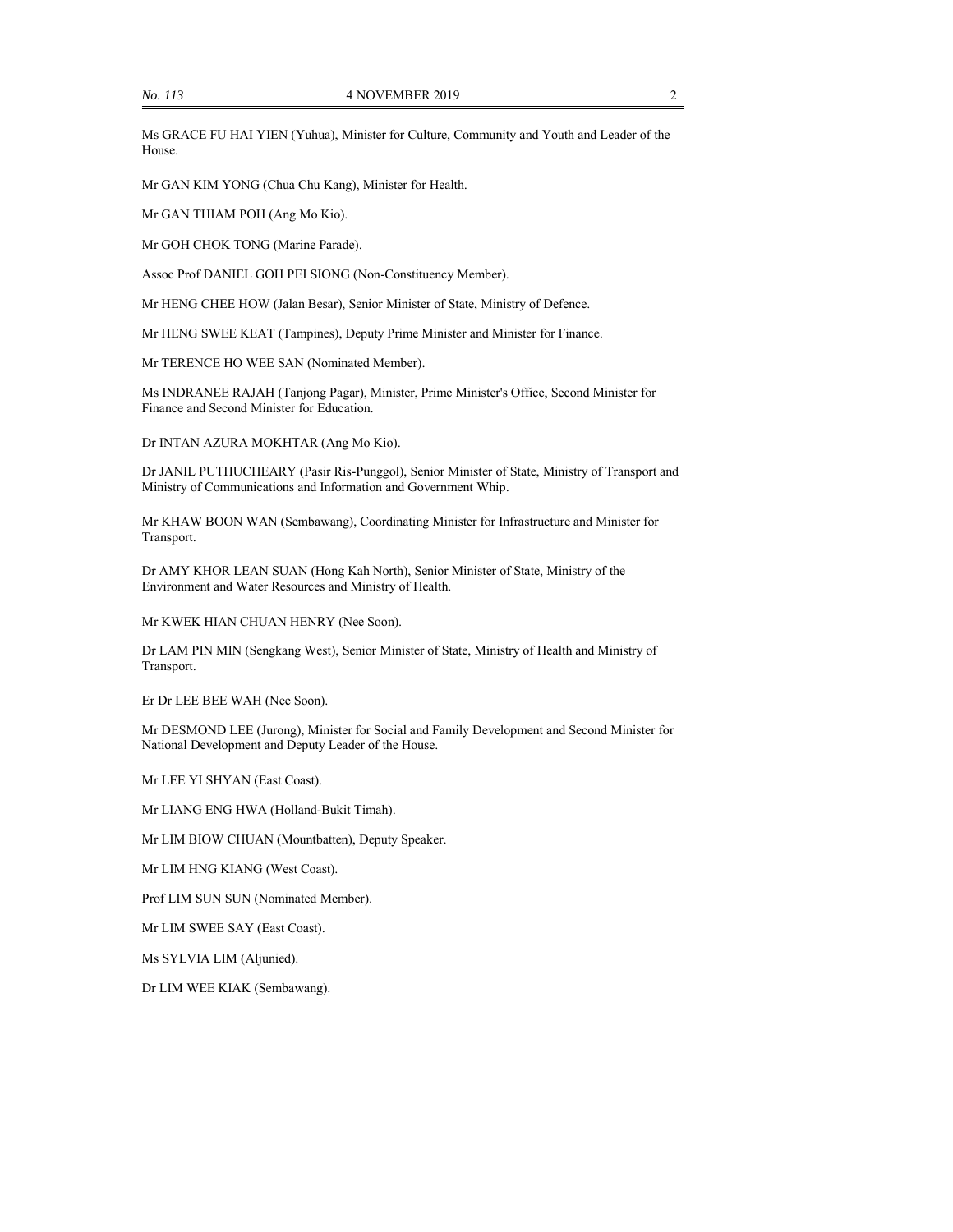Mr LOW THIA KHIANG (Aljunied).

Ms LOW YEN LING (Chua Chu Kang), Senior Parliamentary Secretary, Ministry of Education and Ministry of Manpower.

Dr MOHAMAD MALIKI BIN OSMAN (East Coast), Senior Minister of State, Ministry of Defence and Ministry of Foreign Affairs.

Mr MOHAMED IRSHAD (Nominated Member).

Mr MUHAMAD FAISAL ABDUL MANAP (Aljunied).

Assoc Prof Dr MUHAMMAD FAISHAL IBRAHIM (Nee Soon), Senior Parliamentary Secretary, Ministry of Education and Ministry of Social and Family Development.

Mr MURALI PILLAI (Bukit Batok).

Mr NG CHEE MENG (Pasir Ris-Punggol), Minister, Prime Minister's Office.

Dr NG ENG HEN (Bishan-Toa Payoh), Minister for Defence.

Mr LOUIS NG KOK KWANG (Nee Soon).

Ms ANTHEA ONG (Nominated Member).

Mr ONG TENG KOON (Marsiling-Yew Tee).

Mr LEON PERERA (Non-Constituency Member).

Ms DENISE PHUA LAY PENG (Jalan Besar).

Mr PNG ENG HUAT (Hougang).

Mr PRITAM SINGH (Aljunied).

Ms IRENE QUAY SIEW CHING (Nominated Member).

Mr SAKTIANDI SUPAAT (Bishan-Toa Payoh).

Mr SEAH KIAN PENG (Marine Parade).

Mr K SHANMUGAM (Nee Soon), Minister for Home Affairs and Minister for Law.

Ms SIM ANN (Holland-Bukit Timah), Senior Minister of State, Ministry of Communications and Information and Ministry of Culture, Community and Youth and Deputy Government Whip.

Mr SITOH YIH PIN (Potong Pasir).

Ms SUN XUELING (Pasir Ris-Punggol), Senior Parliamentary Secretary, Ministry of Home Affairs and Ministry of National Development.

Mr DENNIS TAN LIP FONG (Non-Constituency Member).

Ms JESSICA TAN SOON NEO (East Coast).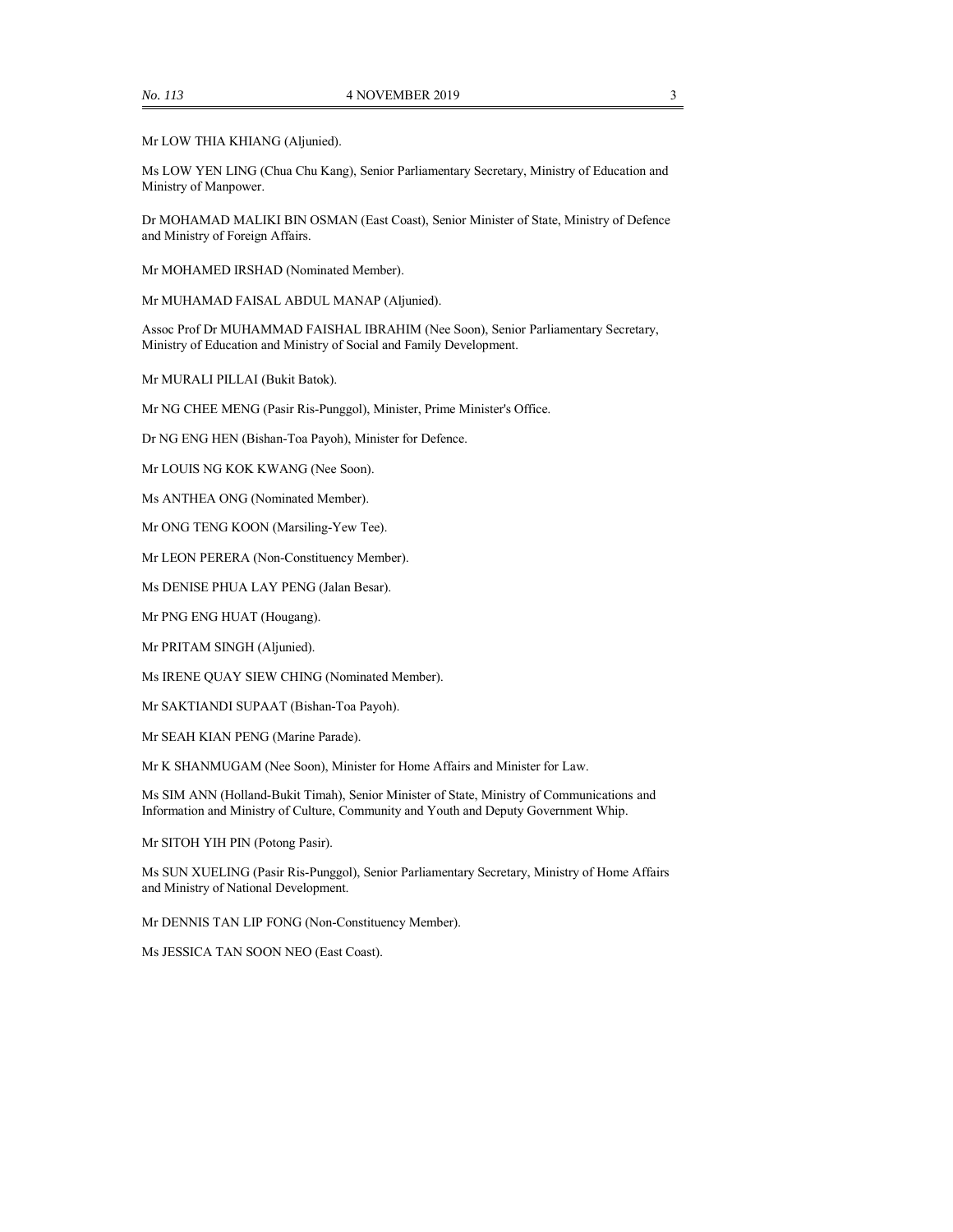Mr SAM TAN CHIN SIONG (Radin Mas), Minister of State, Ministry of Foreign Affairs and Ministry of Social and Family Development.

Mr PATRICK TAY TECK GUAN (West Coast).

Mr TEO CHEE HEAN (Pasir Ris-Punggol), Senior Minister and Coordinating Minister for National Security.

Dr TEO HO PIN (Bukit Panjang).

Mrs JOSEPHINE TEO (Bishan-Toa Payoh), Minister for Manpower and Second Minister for Home Affairs.

Mr TEO SER LUCK (Pasir Ris-Punggol).

Assoc Prof WALTER THESEIRA (Nominated Member).

Ms TIN PEI LING (MacPherson).

Mr EDWIN TONG CHUN FAI (Marine Parade), Senior Minister of State, Ministry of Law and Ministry of Health.

Mr LAWRENCE WONG (Marsiling-Yew Tee), Minister for National Development and Second Minister for Finance.

Prof YAACOB IBRAHIM (Jalan Besar).

Mr ALEX YAM ZIMING (Marsiling-Yew Tee).

Mr YEE CHIA HSING (Chua Chu Kang).

Ms YIP PIN XIU (Nominated Member).

Mr MELVIN YONG YIK CHYE (Tanjong Pagar).

Mr ZAINAL SAPARI (Pasir Ris-Punggol).

Mr ZAQY MOHAMAD (Chua Chu Kang), Minister of State, Ministry of National Development and Ministry of Manpower and Deputy Government Whip.

#### ABSENT:

Mr CHAN CHUN SING (Tanjong Pagar), Minister for Trade and Industry.

Ms FOO MEE HAR (West Coast).

Mr S ISWARAN (West Coast), Minister for Communications and Information and Minister-in-charge of Trade Relations.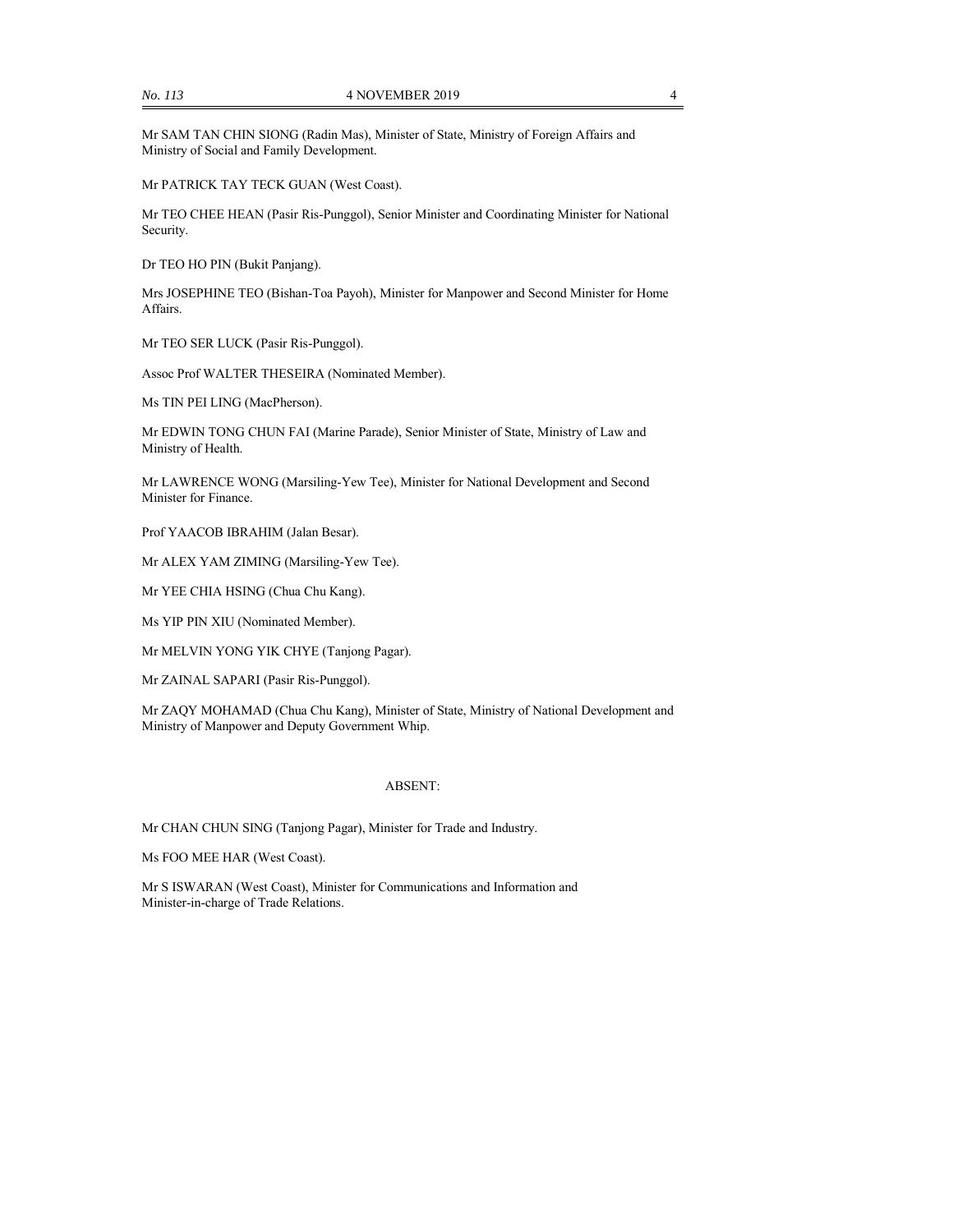Mr LEE HSIEN LOONG (Ang Mo Kio), Prime Minister.

Mr MASAGOS ZULKIFLI B M M (Tampines), Minister for the Environment and Water Resources and Minister-in-charge of Muslim Affairs.

Dr LILY NEO (Jalan Besar).

Mr ONG YE KUNG (Sembawang), Minister for Education.

Ms JOAN PEREIRA (Tanjong Pagar).

Ms RAHAYU MAHZAM (Jurong).

Dr TAN WU MENG (Jurong), Senior Parliamentary Secretary, Ministry of Foreign Affairs and Ministry of Trade and Industry.

Mr THARMAN SHANMUGARATNAM (Jurong), Senior Minister and Coordinating Minister for Social Policies.

Mr VIKRAM NAIR (Sembawang).

Dr VIVIAN BALAKRISHNAN (Holland-Bukit Timah), Minister for Foreign Affairs.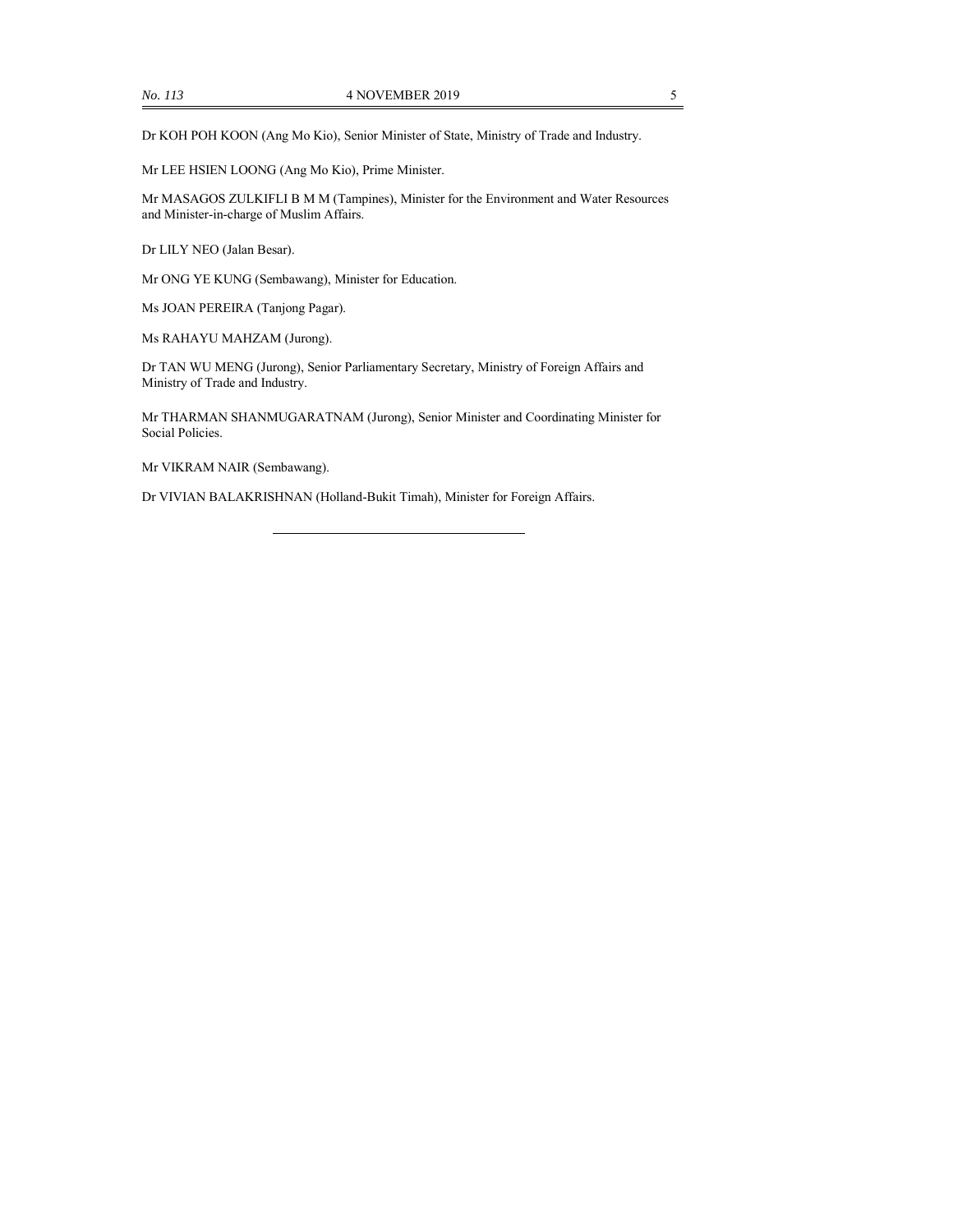- 1 Papers presented to Parliament and received by the Clerk of Parliament pursuant to Standing Order No. 31 (Presentation of Papers) and ordered to lie upon the Table:
	- 1.1 Supreme Court of Judicature (Protection from Online Falsehoods and Manipulation) Rules 2019 – Presented on 9 October 2019 (S. L. 708 of 2019).
	- 1.2 Immigration (Amendment No. 2) Regulations 2019 Presented on 14 October 2019 (S. L. 709 of 2019).
	- 1.3 Report of the Presidential Council for Minority Rights on the Maintenance of Religious Harmony (Amendment) Bill [Bill No 25/2019] – Presented on 16 October 2019 (Pres. Co. 145 of 2019).
	- 1.4 Road Traffic (International Circulation) (Amendment No. 2) Rules 2019 Presented on 16 October 2019 (S. L. 710 of 2019).
	- 1.5 Road Traffic (Collection of Toll at Woodlands and Tuas Checkpoints) (Amendment No. 2) Rules 2019 – Presented on 16 October 2019 (S. L. 711 of 2019).
	- 1.6 Road Traffic (Electronic Road Pricing System) (Amendment No. 4) Rules 2019 Presented on 16 October 2019 (S. L. 712 of 2019).
	- 1.7 Road Traffic (Collection of Reciprocal Road Charge at Woodlands and Tuas Checkpoints) (Amendment) Rules 2019 – Presented on 16 October 2019 (S. L. 713 of 2019).
	- 1.8 Planning (Development Charges) (Amendment No. 2) Rules 2019 Presented on 16 October 2019 (S. L. 714 of 2019).
	- 1.9 Planning (Development Charge Exemption) (Amendment) Rules 2019 Presented on 16 October 2019 (S. L. 715 of 2019).
	- 1.10 Diplomatic and Consular Relations (Meetings of Intergovernmental Panel on Climate Change) Order 2019 – Presented on 21 October 2019 (S. L. 716 of 2019).
	- 1.11 Legal Aid and Advice (Amendment No. 2) Regulations 2019 Presented on 22 October 2019 (S. L. 717 of 2019).
	- 1.12 Legal Service Commission Annual Report 2018 Presented on 31 October 2019 (S. 512 of 2019).
	- 1.13 Road Traffic (Amendment) Rules 2019 Presented on 31 October 2019 (S. L. 718 of 2019).
	- 1.14 Road Traffic (Composition of Offences) (Amendment) Rules 2019 Presented on 31 October 2019 (S. L. 719 of 2019).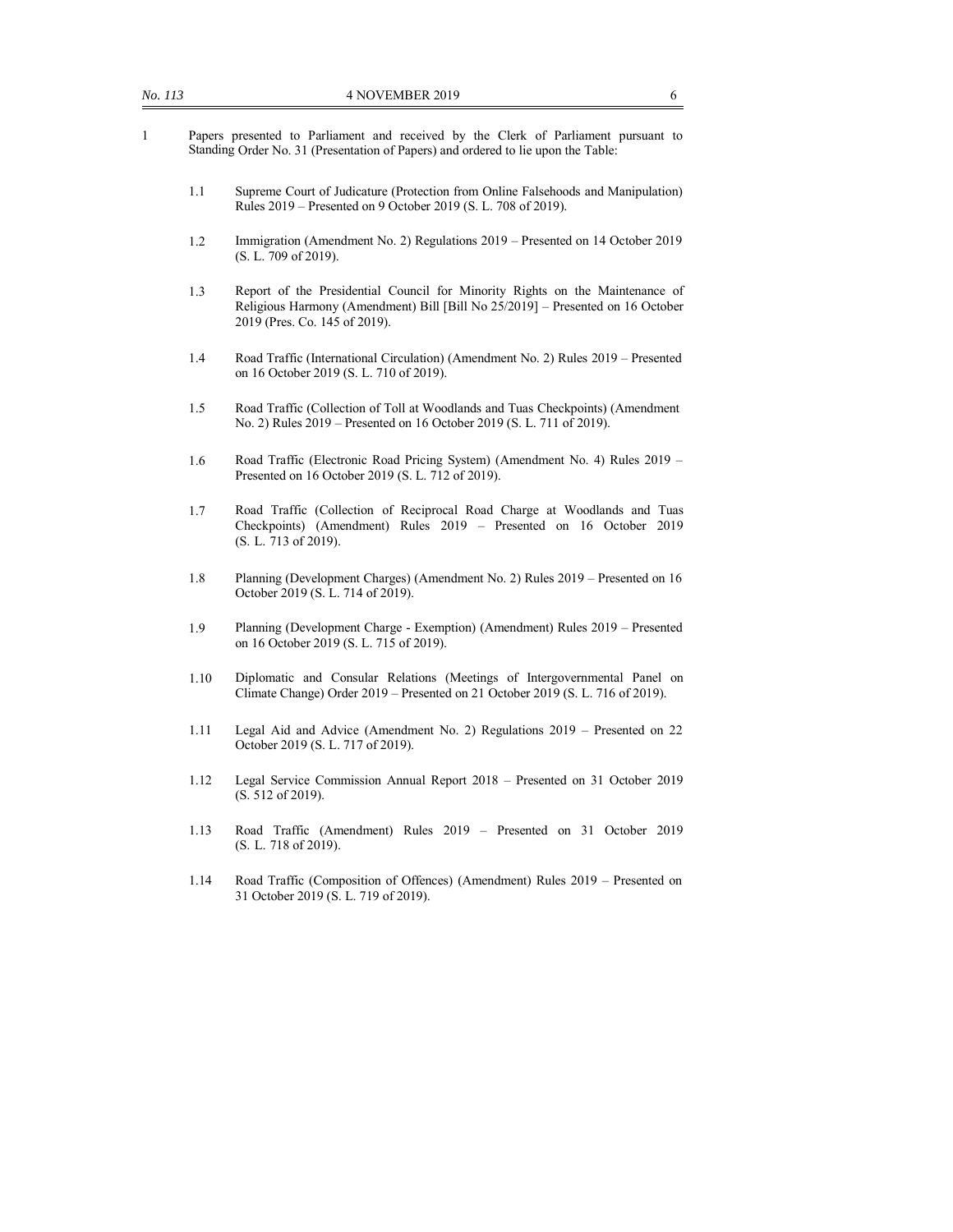- 1.15 Road Traffic (Driver Improvement Points System) (Amendment) Rules 2019 Presented on 31 October 2019 (S. L. 720 of 2019).
- 1.16 Building Control (Buildability and Productivity) (Amendment No. 2) Regulations 2019 – Presented on 31 October 2019 (S. L. 721 of 2019).
- 1.17 Charities (Electronic Transactions Service) (Amendment) Regulations 2019 Presented on 31 October 2019 (S. L. 722 of 2019).
- 2 15 Questions for Oral Answer were answered during Question Time.
- 3 Banking (Amendment) Bill "to amend the Banking Act (Chapter 19 of the 2008 Revised Edition) and to make consequential amendments to certain other Acts" – presented by the Minister for National Development, on behalf of the Prime Minister; read the first time; to be read a second time on the next available sitting day and to be printed. [Bill No. 35/2019].
- 4 Statutes (Miscellaneous Amendments) Bill "to amend certain Acts of the Republic of Singapore" – presented by the Senior Minister of State, on behalf of the Minister for Law; read the first time; to be read a second time on the next available sitting day and to be printed. [Bill No. 36/2019].
- 5 Healthcare Services Bill "to provide for the regulation of healthcare services and other connected or incidental matters, to repeal the Private Hospitals and Medical Clinics Act (Chapter 248 of the 1999 Revised Edition), and to make consequential and related amendments to certain other Acts" – presented by the Minister for Health; read the first time; to be read a second time on the next available sitting day and to be printed. [Bill No. 37/2019].
- 6 Goods and Services Tax (Amendment) Bill read a second time and committed to a Committee of the whole House.

The House immediately resolved itself into a Committee on the Bill – (Second Minister for Finance (Mr Lawrence Wong)).

#### *(In the Committee)*

Clauses 1 to 20 inclusive agreed to.

Bill to be reported.

Bill reported, without amendment; read a third time.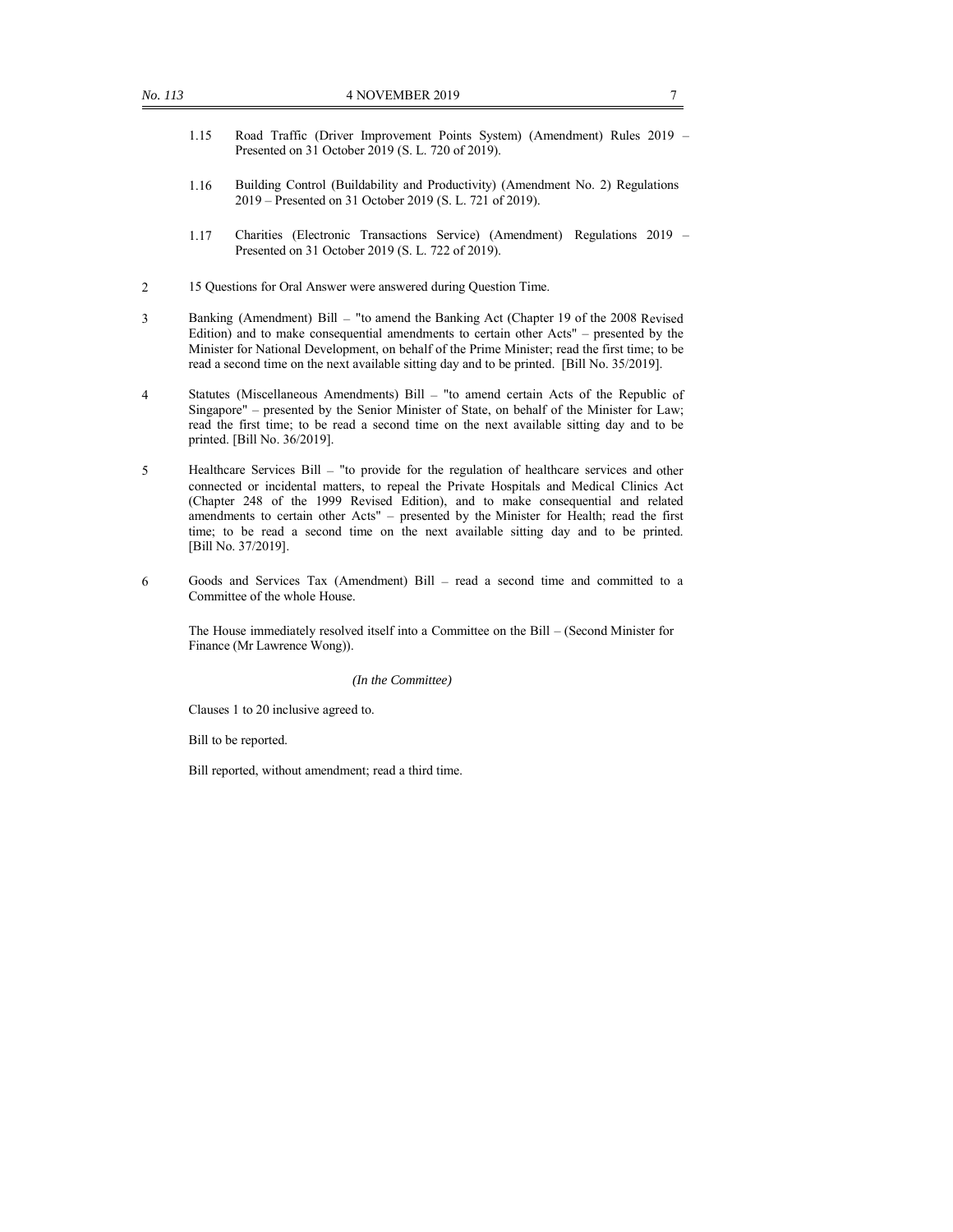7 Home Affairs Uniformed Services Superannuation (Amendment) Bill – read a second time and committed to a Committee of the whole House.

The House immediately resolved itself into a Committee on the Bill – (Senior Parliamentary Secretary (Mr Amrin Amin), on behalf of the Minister for Home Affairs).

*(In the Committee)*

Clauses 1 to 6 inclusive agreed to.

Bill to be reported.

Bill reported, without amendment; read a third time.

8 Air Navigation (Amendment) Bill – read a second time and committed to a Committee of the whole House.

The House immediately resolved itself into a Committee on the Bill – (Senior Minister of State (Dr Lam Pin Min), on behalf of the Minister for Transport).

*(In the Committee)*

Clauses 1 to 9 inclusive agreed to.

Bill to be reported.

Bill reported, without amendment; read a third time.

9 Women's Charter (Amendment) Bill – read a second time and committed to a Committee of the whole House.

The House immediately resolved itself into a Committee on the Bill – (Senior Parliamentary Secretary (Ms Sun Xueling), on behalf of the Minister for Home Affairs).

#### *(In the Committee)*

Clauses 1 to 15 inclusive agreed to.

Bill to be reported.

Bill reported, without amendment; read a third time.

10 Central Provident Fund (Amendment) Bill – read a second time and committed to a Committee of the whole House.

The House immediately resolved itself into a Committee on the Bill – (Minister for Manpower).

*(In the Committee)*

Clauses 1 to 26 inclusive agreed to.

Bill to be reported.

Bill reported, without amendment; read a third time.